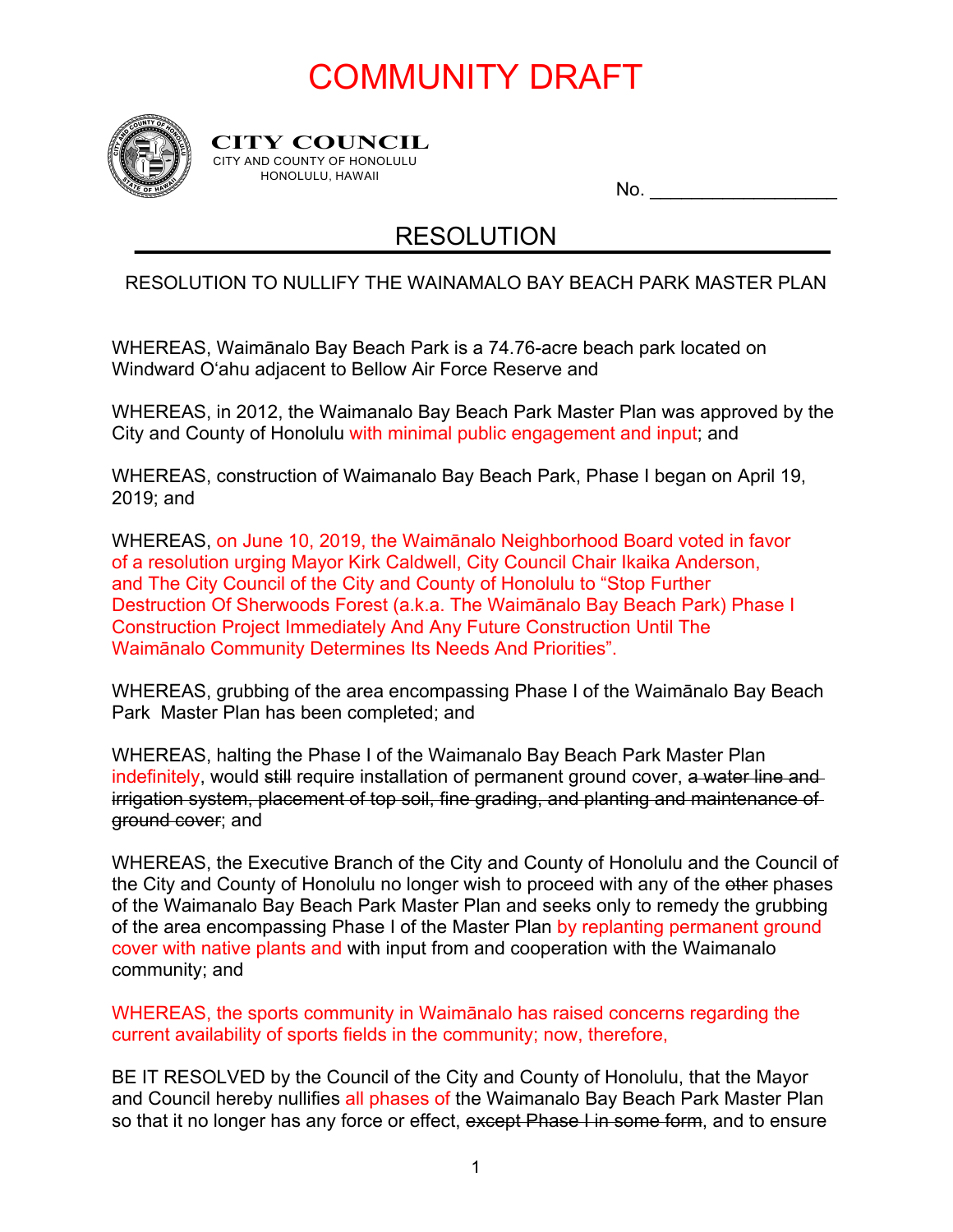# COMMUNITY DRAFT



**CITY COUNCIL** CITY AND COUNTY OF HONOLULU HONOLULU, HAWAII

 $No.$ 

#### RESOLUTION

\_\_\_\_\_\_\_\_\_\_\_\_\_\_\_\_\_\_\_\_\_\_\_\_\_\_\_\_\_\_\_\_\_\_\_\_\_\_\_\_\_\_\_\_\_\_\_\_\_\_\_\_

that there will be no further development at Waimanalo Bay Beach Park under the Master Plan including any further phases. except for the completion of Phase I in some form

And;

BE IT FURTHER RESOLVED that the City and County of Honolulu will work with the Waimanalo community to create a Waimanalo Community Plan inclusive of Waimanalo Bay Beach Park through a committee established by the community, including but not limited to the Waimanalo Neighborhood Board and other organizations located in Waimanalo; and

BE IT FURTHER RESOLVED that the City and County of Honolulu will repair the existing sports fields at Albert H. Azevedo Field at Waimānalo District Park to effectively accommodate sport and community activities without delay; and

BE IT FINALLY RESOLVED that copies of this resolution be transmitted to the Mayor, Department of Parks and Recreation, Department of Design and Construction, Waimānalo Neighborhood Board, Senator Laura Thielen, and Representative Chris Lee

INTRODUCED BY:

 $\overline{\phantom{a}}$  , which is a set of the set of the set of the set of the set of the set of the set of the set of the set of the set of the set of the set of the set of the set of the set of the set of the set of the set of th

\_\_\_\_\_\_\_\_\_\_\_\_\_\_\_\_\_\_\_\_\_\_\_\_\_\_\_\_\_

\_\_\_\_\_\_\_\_\_\_\_\_\_\_\_\_\_\_\_\_\_\_\_\_\_\_\_\_\_

 $\overline{\phantom{a}}$  , which is a set of the set of the set of the set of the set of the set of the set of the set of the set of the set of the set of the set of the set of the set of the set of the set of the set of the set of th

\_\_\_\_\_\_\_\_\_\_\_\_\_\_\_\_\_\_\_\_\_\_\_\_\_\_\_\_\_

 $\overline{\phantom{a}}$  , which is a set of the set of the set of the set of the set of the set of the set of the set of the set of the set of the set of the set of the set of the set of the set of the set of the set of the set of th